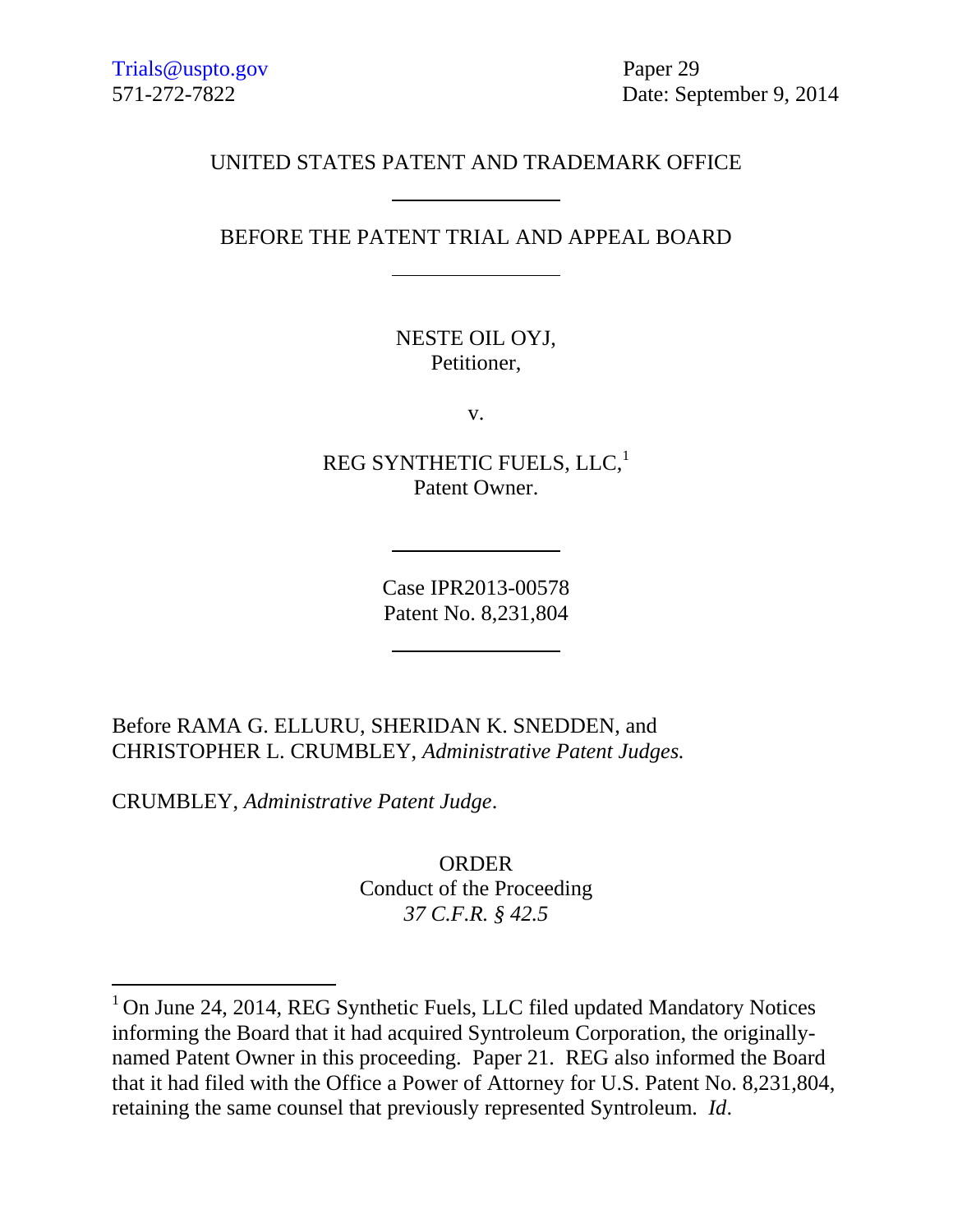On August 27, 2014, Patent Owner REG Synthetic Fuels, LLC ("REG") contacted the Board via e-mail, requesting a conference call to seek authorization to file a sur-reply brief regarding the issue of the date of invention of the subject matter claimed in U.S. Patent No. 8,231,804 ("the '804 patent"). REG also wished to discuss the opportunity to file a motion for observation on cross-examination with respect to the original claims of the '804 patent. On September 3, 2014, the requested conference call was held among Michael Flibbert, representing Petitioner Neste Oil Oyj ("Neste"); Michael Houston, representing REG; and Judges Elluru, Snedden, and Crumbley.

### *Authorization to File Sur-Reply Brief*

During the call, REG provided the following information as context for its request for authorization to file a sur-reply brief. In its Patent Owner Response of May 27, 2014, REG argued that one of the prior art references relied on in our Decision to Institute—US Patent Application Publication No. 2008/0312480 to Dindi (Ex. 1036, "Dindi")—was not prior art to the '804 patent under 35 U.S.C. § 102(e). Paper 16 ("PO Resp.") at 41. To support this argument, REG provided a declaration from Ramin Abhari, the inventor of the '804 patent, "swearing behind" Dindi. Ex. 2001.

In its August 11, 2014 Reply to the Patent Owner's Response, Neste contested REG's attempt to antedate Dindi, on a number of grounds into which we need not delve at this juncture. During the call, REG highlighted three arguments that it asserts it "could not have anticipated" Neste would make in its Reply, and therefore argues it could not have addressed these issues in its Patent Owner Response. REG also stated that it bears the burden of proof on the date of invention issue, and thus, should be given the last word before the Board resolves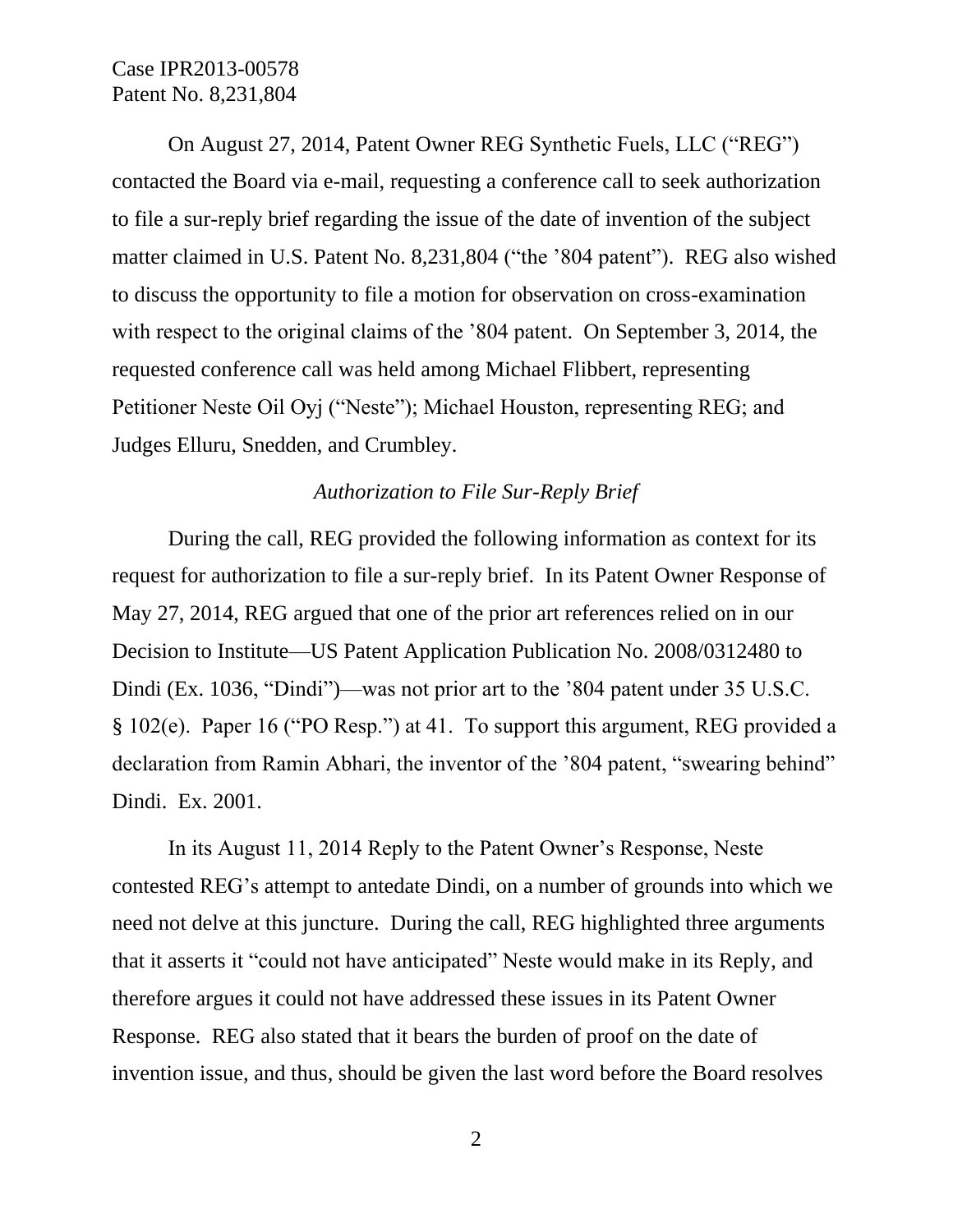the issue of prior invention. For these reasons, REG requested the opportunity to file a sur-reply brief on the date of invention issue, as well as the ability to file additional evidence and testimony to support its attempt to antedate Dindi.

Neste opposed REG's request, contending that the three arguments sought to be addressed by REG were elements of its case-in-chief. As such, Neste was concerned that REG would use the sur-reply as an opportunity to prove elements of its case that should have been established as part of its Patent Owner's Response, or to make arguments beyond the scope of its prior briefing.

At the outset, we wish to clarify that—contrary to REG's assertion—Patent Owner does not bear the burden of proof to antedate a reference in an *inter partes* review proceeding. While the burden of production in antedating a reference is on the patent owner, the burden of proof on the ultimate issue of unpatentability remains with the petitioner. *See* 35 U.S.C. § 316(e); *Corning Inc. v. DSM IP Assets B.V.*, Case IPR2013-00053, Paper 66, slip op. 6-7 (PTAB May 1, 2014). REG's argument that the burden of proof entitles it to the final brief on the date of invention is, therefore, misplaced.

REG, as Patent Owner, does bear the burden of proof on one issue in this proceeding, however; whether its proposed amended claims are patentable. *See* 37 C.F.R. § 42.20(c); *Idle Free Systems, Inc. v. Bergstrom, Inc.*, IPR2012-00027, Paper 26, slip op. 7 (PTAB June 11, 2013). As such, REG will be given the opportunity to have the last word on its Motion to Amend. Our Scheduling Order set Due Date 3 as September 9, 2014, by which Patent Owner's Reply to Petitioner's Opposition to the Motion to Amend is due. Paper 11, Appendix. We note that, in conjunction with this Reply, REG will have the opportunity to introduce additional testimony and documentary evidence that responds to

3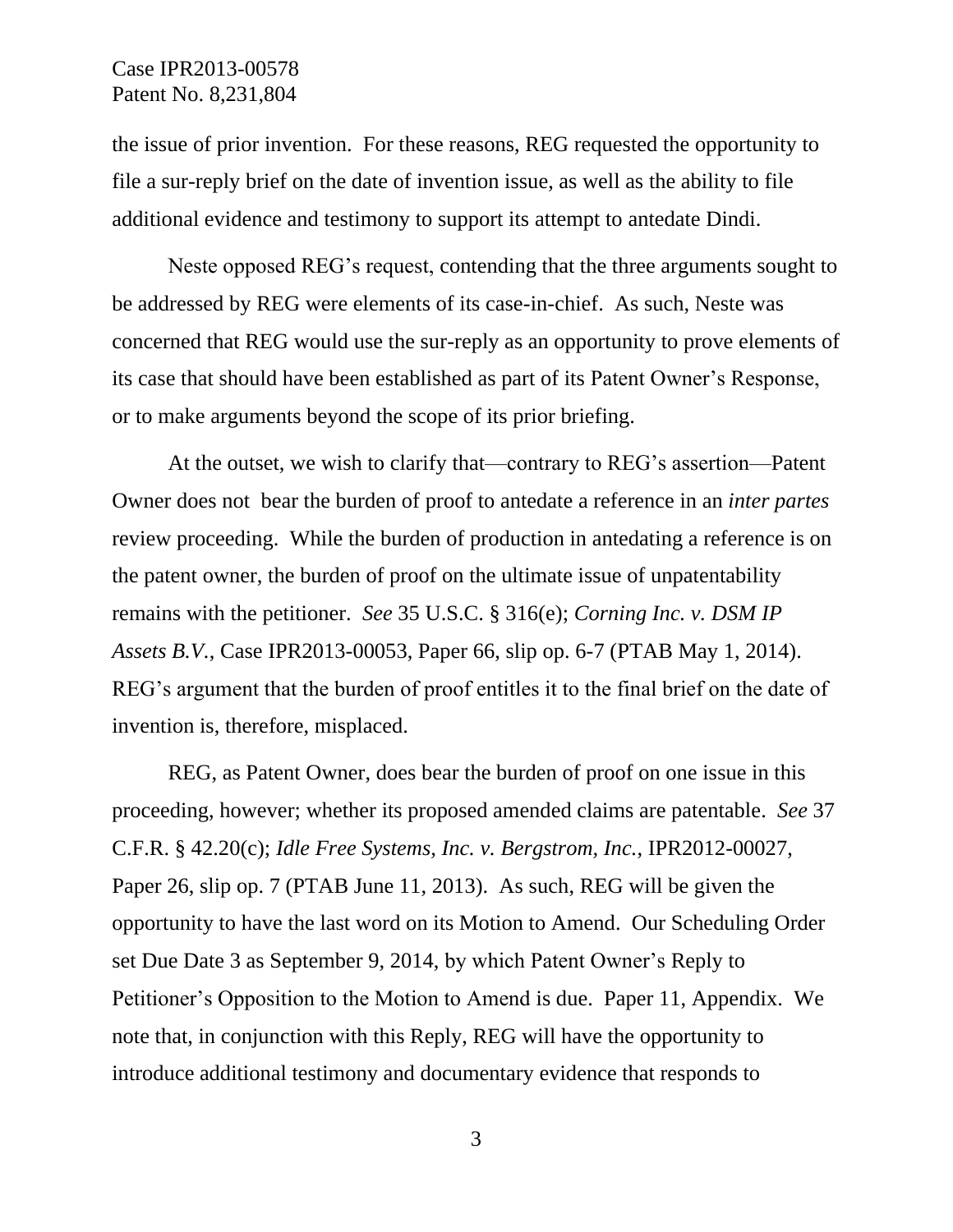arguments made in Neste's Opposition, including arguments regarding the invention date. We see no reason why the Board should not consider REG's reply evidence as it relates to the patentability of the original claims, as well. On the facts before us, refusal to consider evidence that is properly before the Board—and relevant to the patentability of the original claims—merely because it was introduced in the context of the Motion to Amend briefing would not lead to the "just, speedy, and inexpensive resolution" of this proceeding. *See* 37 C.F.R.  $§$  42.1(b).

For this reason, during the phone call the panel granted REG an additional two pages for its Reply to the Opposition to the Motion to Amend, in lieu of the requested sur-reply brief. REG will be permitted to introduce additional testimonial and documentary evidence at that time, which the Board may consider in the context of both the original and proposed substitute claims. REG is cautioned, however, that all arguments and evidence must be in the nature of a reply to Neste's prior briefs, and not an attempt to make arguments or establish facts that should have been made in its opening briefs.

### *Motions for Observation on Cross-Examination*

REG also requested the opportunity to file a motion for observation on cross-examination of Neste's witnesses with respect to the original claims. Such motions are a mechanism for a party to draw the Board's attention to relevant cross-examination of a reply witness, because depositions of that witness will have occurred after the filing date of a party's final substantive paper. *See* Office Trial Practice Guide, 77 Fed. Reg. 48,756, 48,768 (Aug. 14, 2012). As Petitioner, Neste is provided with the final reply brief on the original claims. The panel, therefore, granted REG's request for authorization to file a motion for observation on cross-

4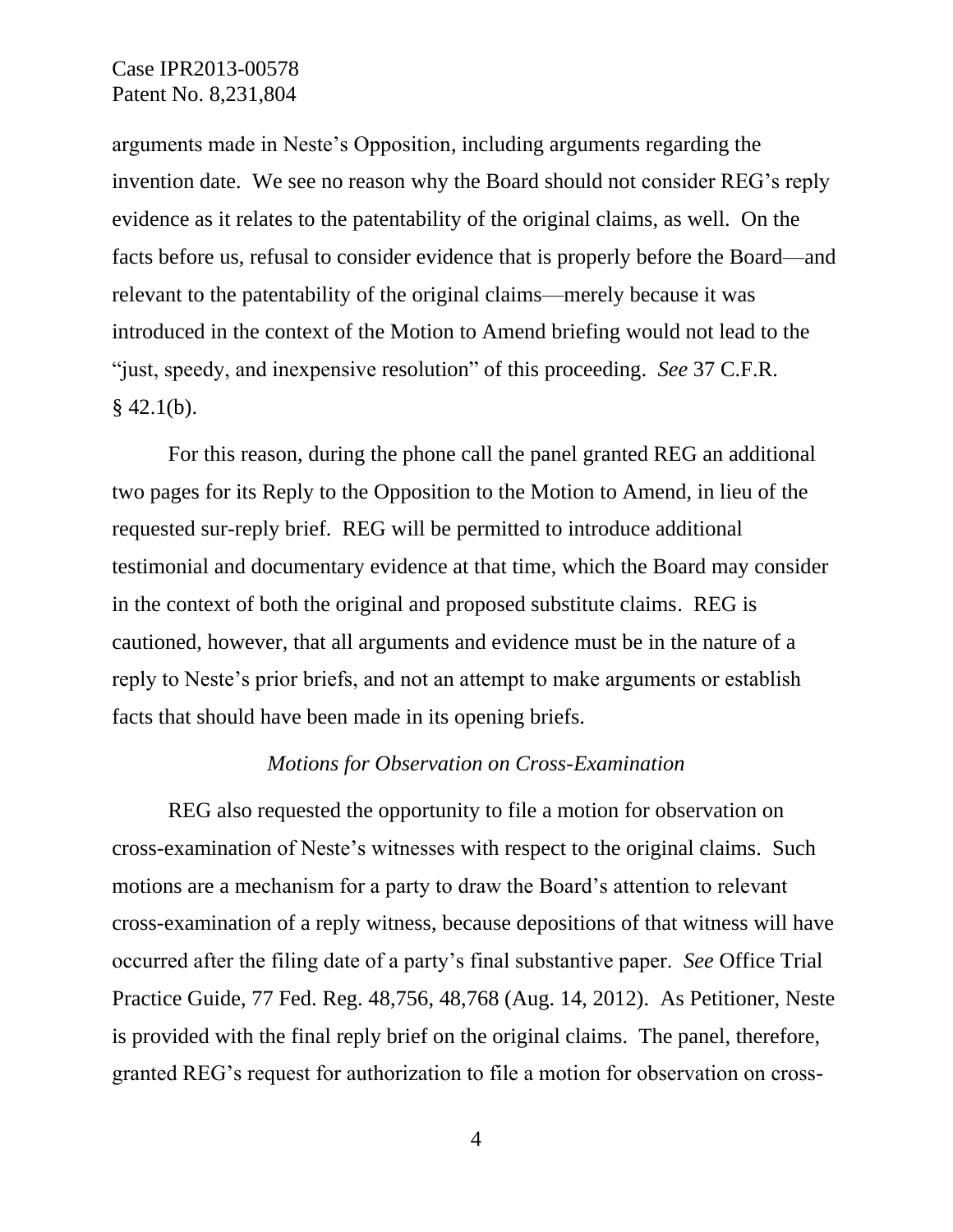examination of Neste's reply witnesses with respect to the original claims. We noted, however, that given our decision to grant REG the opportunity to address the date of invention issue above in its Reply to the Opposition to the Motion to Amend Claims, it has the final word on this issue and may not address it in a motion for observation.

Both parties shall file any motion for observation on cross-examination by Due Date 5, currently set for October 14, 2014, and any reply to a motion for observation by Due Date 6, October 21, 2014. The motions may not exceed 15 pages in total, regardless of the number of witnesses cross-examined.

In light of the foregoing, it is

ORDERED that Patent Owner is granted two additional pages for its Reply to Petitioner's Opposition to the Motion to Amend Claims;

FURTHER ORDERED that both parties shall file any motions for observation on cross-examination by October 14, 2014; and

FURTHER ORDERED that both parties shall file any replies to motions for observation on cross-examination by October 21, 2014.